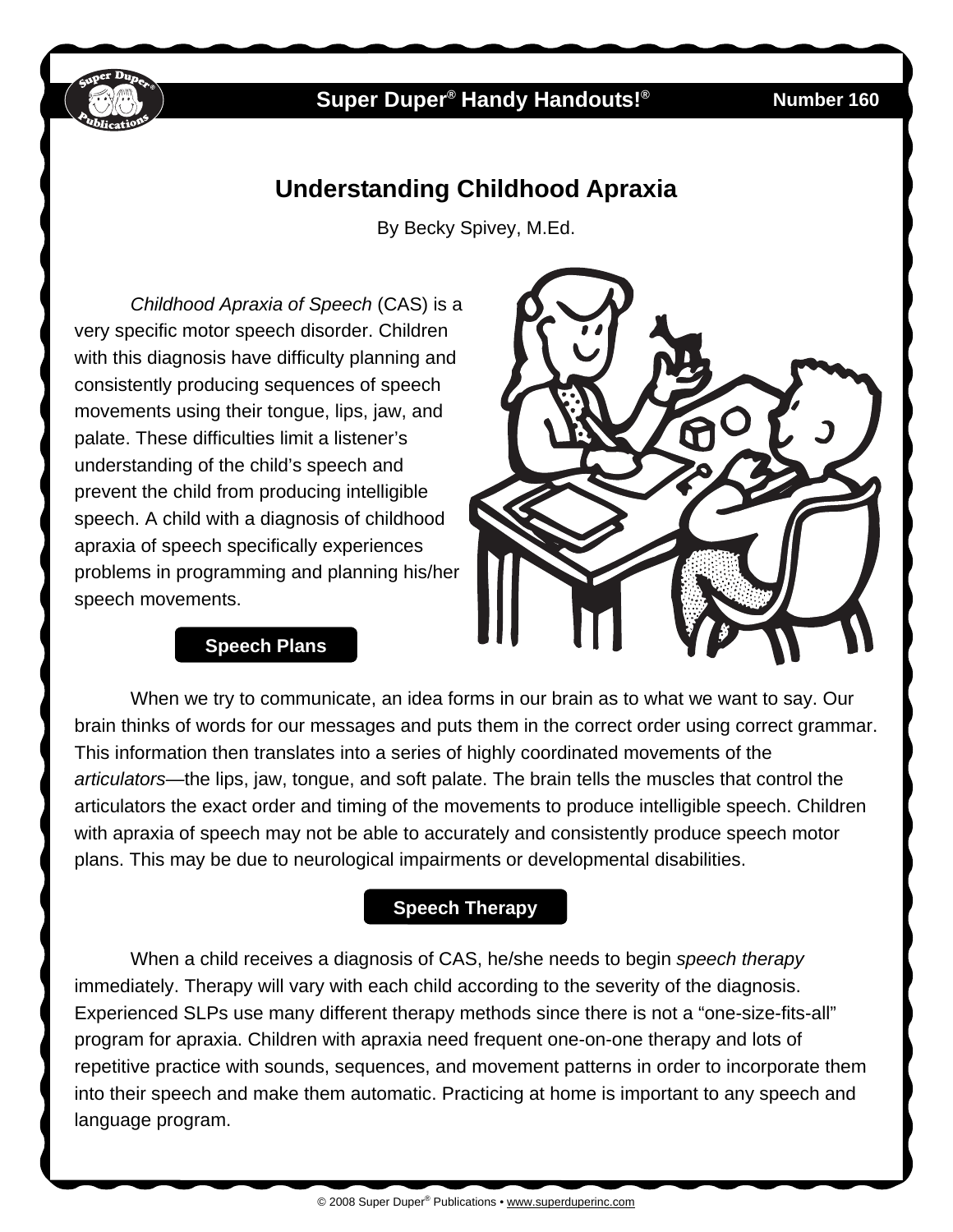## **Practicing Speech**

Many therapists recommend the use of sign language, picture communication systems,

and other augmentative or alternative communications. This combination of therapies (sign and vocal word attempt) enhances the chance that the listener will be able to understand the speaker.

Very young children realize their speech difficulties. Any successful communication experiences will encourage them to work harder. For some children, *visual cues* (e.g., pointing to lips for "b" sound) aid in learning to use their articulators to produce a desired word. When the word and sign are consistent, children begin to associate the visual image of the sign with the placement of the articulators.



If you notice speech delays/difficulties with your child's production or problems with his/her communication skills, please contact your physician or consult a speech-language pathologist in your area.

#### **Resources**

Apraxia-KIDS The Childhood Apraxia of Speech Association of North America. Retrieved March 31, 2008, from [http://www.apraxia-kids.org/](http://www.apraxia-kids.org)

National Institute on Deafness and Other Communication Disorders. Retrieved March 31, 2008, from [http://www.nidcd.nih.gov/health/voice/apraxia.htm](http://www.nidcd.nih.gov/health/voice/pages/apraxia.aspx)

American Speech-Language Hearing Association (ASHA). Retrieved March 31, 2008, from <http://www.asha.org/public/speech/disorders/ChildhoodApraxia.htm>

*Becoming Verbal with Childhood Apraxia.* Retrieved March 31, 2008, from [www.superduperinc.com](http://www.superduperinc.com/)